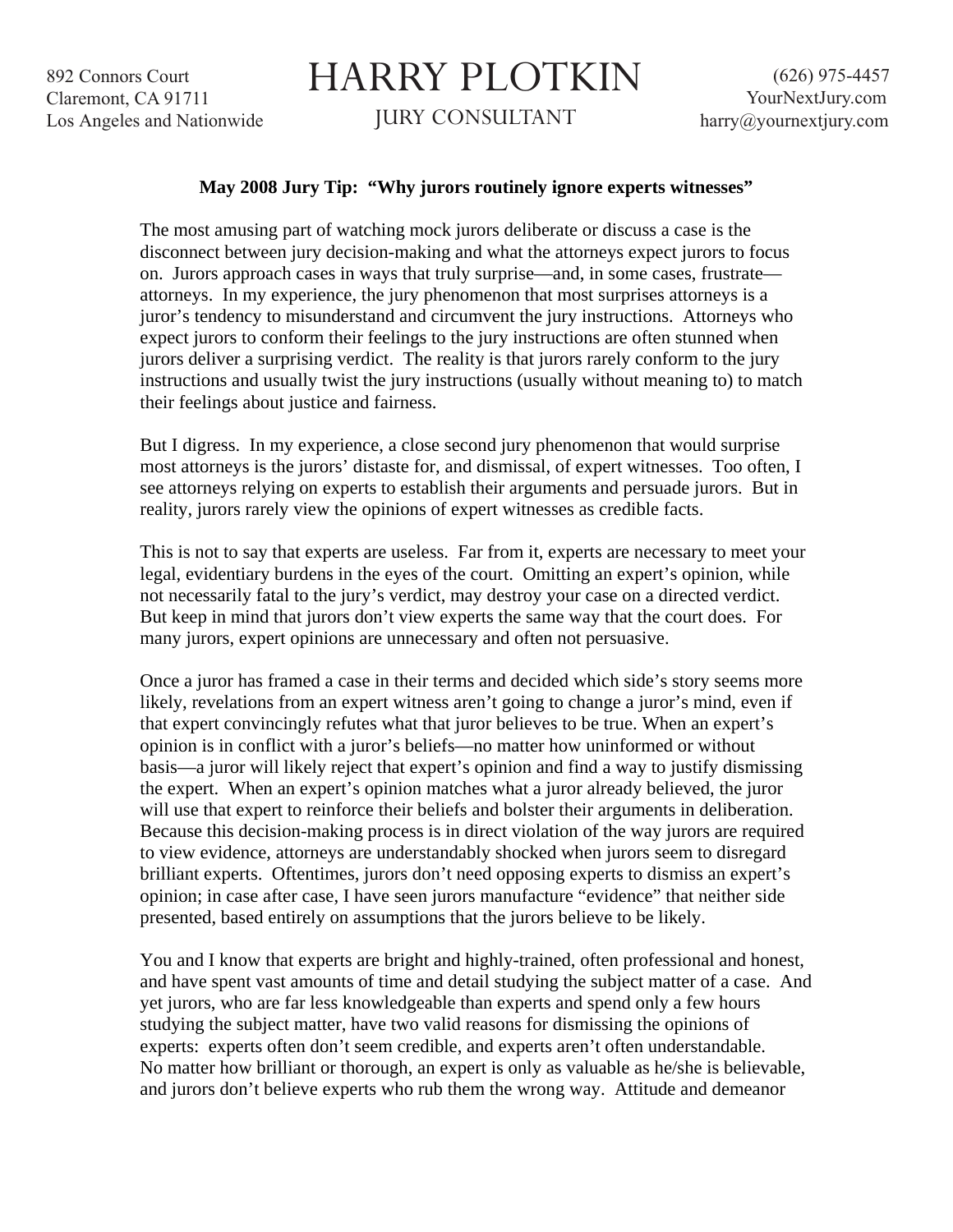are just as important as an expert's methods and opinion. Experts are often condescending or arrogant, defensive, evasive, or hostile during cross-examination, and often refuse to answer questions or seem to have an agenda during cross; jurors interpret these demeanors as evidence that the expert is being dishonest. Make sure that your experts' attitudes are just as unimpeachable as their testimony, and spend time working with them to ensure that they come across as friendly and cooperative during crossexamination. Jurors like transparency and want questions answered, not evaded. Tell your experts that their job is not to frustrate opposing counsel by curtly, smugly giving non-answers like "I couldn't answer that question," but rather to convince the jury that they are trying their best to seek the truth.

Just as destructive are experts who confuse or bore the jury. Never expect that jurors will accept an expert's opinion if they don't understand (and listen attentively to) his/her reasoning. If a juror doesn't understand what an expert is saying, the juror will tune the expert out and base his/her verdict on the evidence that he/she understood. Jurors don't have to disagree with an expert's opinion to render a verdict that directly contradicts it; jurors merely dismiss or ignore confusing experts they don't understand. OJ Simpson's criminal trial was the perfect illustration. The jurors were utterly confused (and skeptical of) the prosecution's DNA evidence, so rather than disagree with it, the jurors merely ignored it.

No matter how much time, effort, and money you have already spent on an expert, don't be reluctant to keep an expert on the sidelines in trial if the jurors are sick with boredom and seem to be fed up with day after day of expert testimony and techno-babble. Once your jurors become confused, they will probably lose focus and begin tuning out your experts, and you need to tune them back into your case or risk losing their attention and support.

Jurors respond well to common sense and principles they can understand and relate to, so make sure to put everything your experts say in the context of common sense. Force your experts to step down from the pedestal and use simple terms, analogies, and explanations your jurors can relate to. Jurors chafe when attorneys expect jurors to side with their case just because the experts say so; I find it helpful to put your experts in context in opening statements by telling your jurors "you don't have to be an expert to know that..." Present your experts as authorities who you've brought in to reinforce the obvious, not to spoon feed the jury.

Never make your arguments depend on what your experts have to say, because jurors can disregard and disagree with experts for reasons that you will never understand. Your experts will only persuade the jury if their opinions appeal to your jurors' common sense and what your jurors already believe to be likely and true.